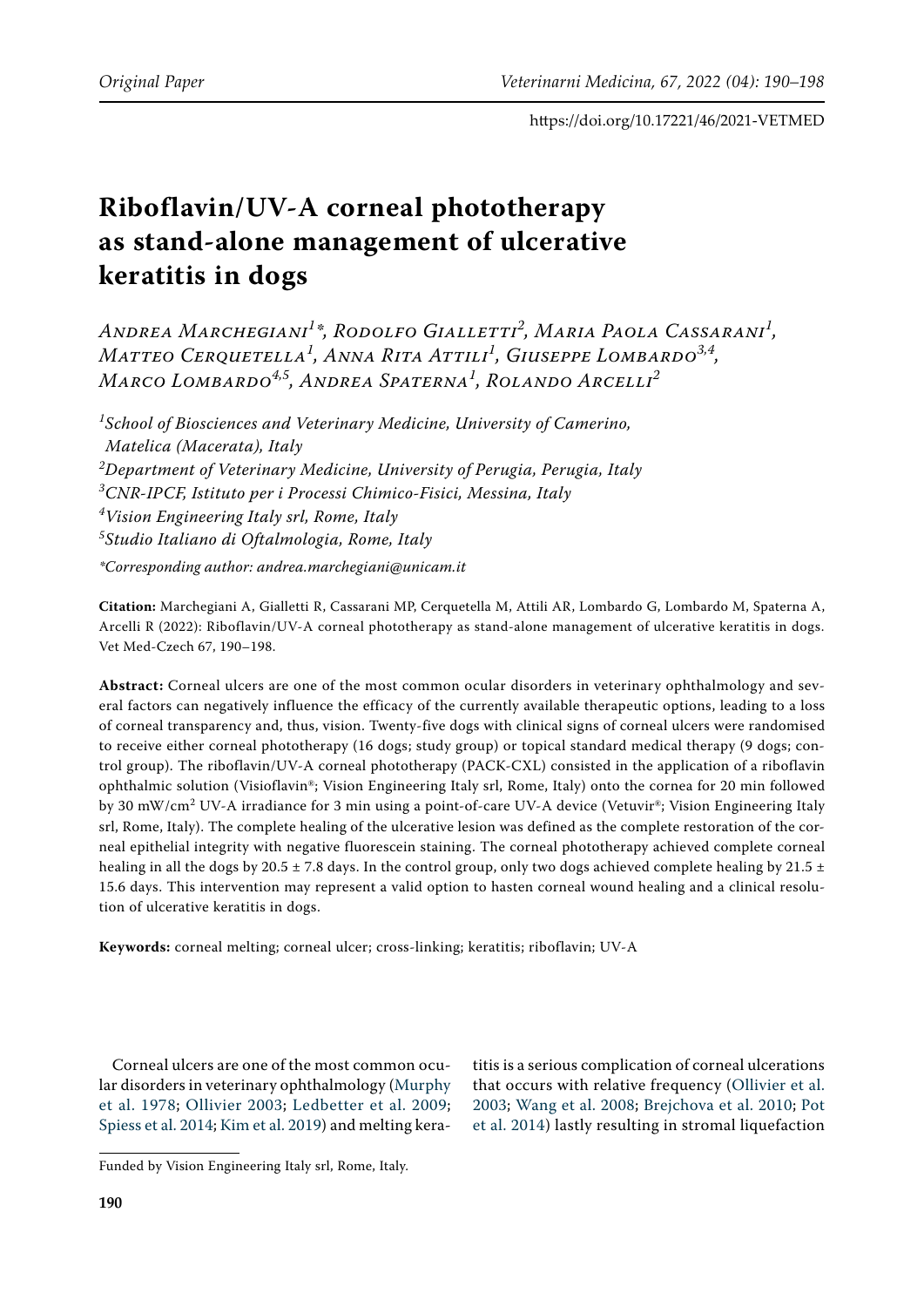and vision loss ([Fini et al. 1998;](#page-7-5) [Ollivier et al. 2007](#page-7-6); [Famose 2015](#page-7-7)). Topical medical management of corneal melting includes the administration of antimicrobials and protease inhibitors to counteract the collagenolytic processes; despite this, highly variable outcomes have been reported in the literature [\(Brooks and Ollivier 2004;](#page-6-1) [Ollivier et al. 2007](#page-7-6); [Famose 2015](#page-7-7); [Ion et al. 2015;](#page-7-8) [Gallhoefer et al. 2016\)](#page-7-9). Several factors, such as the advanced state of the disease at the time of referral, the inability of owners to adequately administer the topical therapy as well as antibiotic drug resistance can negatively influence the course of the disease and often limit the efficacy of the currently available therapeutic options ([Spiess et al. 2014\)](#page-8-0). Surgery is indicated in advanced corneal melting to avoid vision loss caused by keratomalacia and corneal perforation ([Famose 2015;](#page-7-7) [Ion et al. 2015\)](#page-7-8). Such surgical procedures include conjunctival or biomaterial grafts, which lead to variable degrees of corneal opacity and, therefore, are unable to restore corneal transparency and vision [\(Hollingsworth 2003](#page-7-10); [Goulle 2012](#page-7-11)).

In recent years, the need for effective alternatives to the current therapies for the management of corneal ulcers has become more critical ([Varges et al. 2009;](#page-8-3) [Cain 2013](#page-6-2); [De Briyne et al. 2014](#page-6-3); [Spadea et al. 2018;](#page-8-4) [Marchegiani et al. 2019\)](#page-7-12). Photoactivated chromophor for keratitis corneal crosslinking (PACK-CXL) is a procedure based on the UV-A illumination (365 nm) of the cornea enriched with a photosensitiser, such as riboflavin; although the mechanism of action has not been fully elucidated upon, it causes the generation of riboflavin triplets and reactive oxygen species (ROS), which, in turn, generate additional covalent bonds between the stromal proteins and the peroxidation of lipids in cell membranes ([Spoerl et al. 2007;](#page-8-5) [Hayes et al.](#page-7-13)  [2013;](#page-7-13) [Tabibian et al. 2016](#page-8-6)). In laboratory studies, the use of high UV-A irradiance (30 mW/cm<sup>2</sup>) has been shown to induce more rapid photodegradation of riboflavin and reactive oxygen species (ROS) generation in the corneal stroma than lower UV-A irradiance (3 mW/cm<sup>2</sup>) and further to support the epithelial healing and stromal compaction [\(Spoerl](#page-8-7)  [et al. 2004](#page-8-7); [Sondergaard et al. 2013](#page-8-8); [Lombardo et al.](#page-7-14)  [2015;](#page-7-14) [Pot et al. 2015](#page-8-9); [Perazzi et al. 2018;](#page-7-15) [Lombardo](#page-7-16)  [and Lombardo 2019](#page-7-16); [Perazzi et al. 2020\)](#page-7-17). The overall treatment effect is characterised by the lipid peroxidation of the microbial cell membranes across the irradiated area, thus promoting a corneal wound

healing response ([Kumar et al. 2004;](#page-7-18) [Wollensak](#page-8-10) [et al. 2004](#page-8-10); [Martins et al. 2008](#page-7-19)). Few clinical reports have provided preliminary results on the efficacy of PACK-CXL for treating infectious and noninfectious ulcerative keratitis in dogs, cats and horses [\(Hellander-Edman et al. 2013](#page-7-20); [Famose 2014a](#page-7-21); [Pot](#page-8-2) [et al. 2014](#page-8-2); [Spiess et al. 2014](#page-8-0); [Famose 2015\)](#page-7-7). To the best of our knowledge, there is no randomised controlled clinical trial aimed at evaluating the efficacy of corneal phototherapy in comparison with topical medical treatment for the management of ulcerative and melting keratitis. The purpose of this original paper is to report the outcomes of PACK-CXL as a stand-alone intervention for ulcerative keratitis in dogs in comparison with a topical medical treatment.

#### **MATERIAL AND METHODS**

This prospective, randomised controlled clinical trial has been submitted to the University of Camerino Institutional Animal Care and Use Committee (Reference No. E81AC.11/A) and complies with European Directive 2010/63/EU on the protection of animals used for scientific purposes; a written informed consent was obtained from all the owners of the participants before enrolment in the study. The only inclusion criterion was the clinical diagnosis of ulcerative or melting keratitis. Corneal perforation, descemetocele, leishmaniasis, endocrine or metabolic disorders, allergic pruritus, neoplasia or a kidney malfunction represented the exclusion criteria. A bacterial culture and sensitivity testing were performed from the corneal swabs collected from all the participants at enrolment. Thereafter, the participants were randomly allocated to the study or control group (blocking randomisation generated with Microsoft Excel® using a 2 : 1 ratio) by an author who was completely blind about the medical examination. Only one eye per participant was enrolled in the study. The dogs allocated in the study group received a single corneal phototherapy application and neither topical nor systemic additional therapies were given to these participants.

The dogs enrolled in the control group were treated with topical antibiotics on the basis of susceptibility testing and topical collagenase inhibitors (*N*-acetylcysteine 5%) which were both administered five times per day.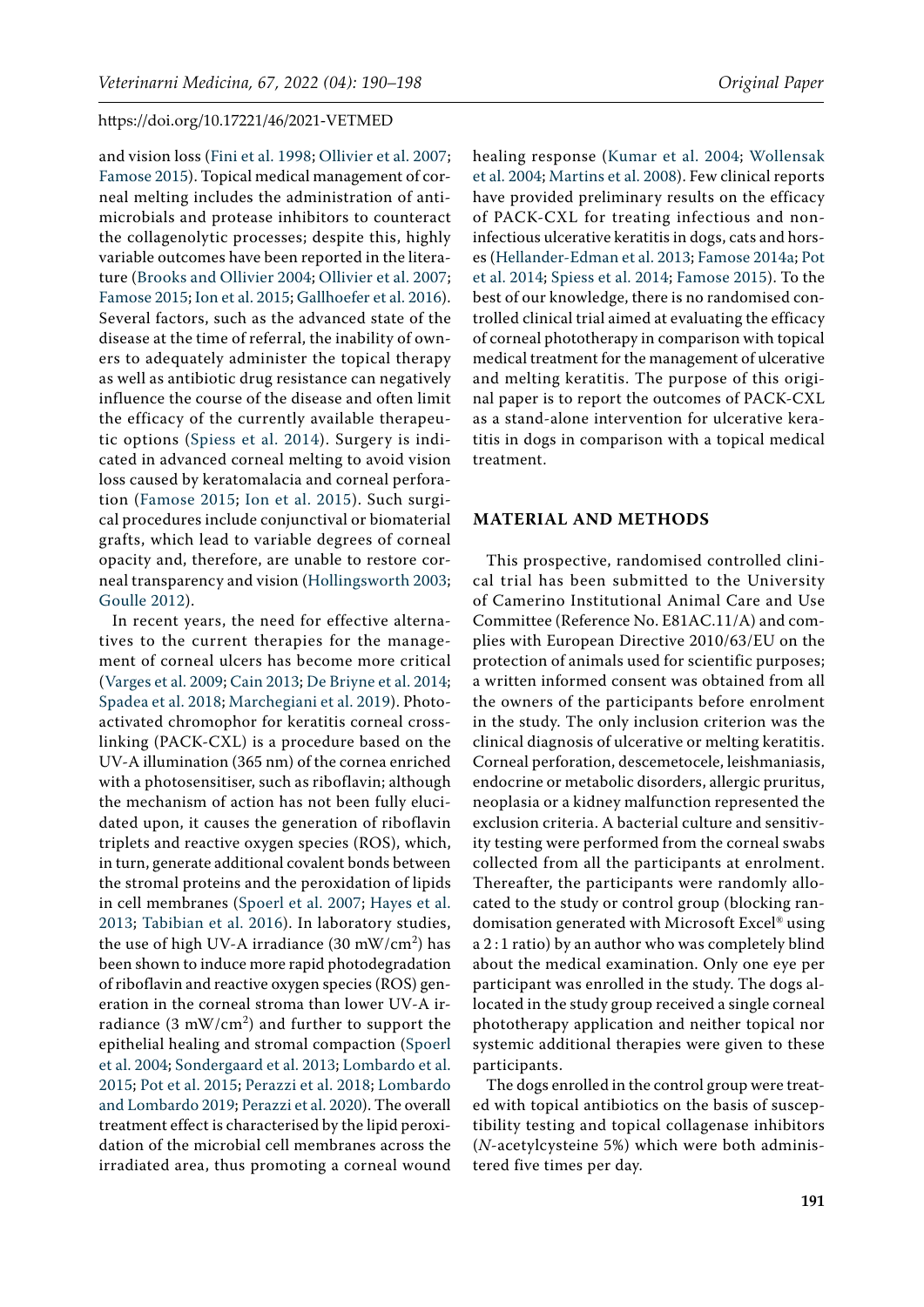All the participants underwent a complete ophthalmological examination (including a slit-lamp examination and corneal fluorescein staining) performed by a board-certified ophthalmologist at enrolment and then at 1-, 3-, 7-, 14-, 21-, 28-, 35-, 42-, and 49-days after enrolment. Corneal pachymetry was performed at enrolment with an iVue Optical Coherence Tomography (OCT) device (Optovue, Fremont, CA, USA), as described by [Famose \(2016\)](#page-7-22)  and measurements were obtained by focusing on the centre of the corneal lesion. The corneal lesions were evaluated using a modified version of a scale previously described by [Famose \(2016\)](#page-7-22). Briefly, the mucopurulent discharge, corneal oedema, corneal vascularisation, conjunctivitis, blepharitis, and uveitis were assessed accordingly to a  $0-3$  point scale ( $0 =$  absent;  $1 =$  mild;  $2 =$  moderate; 3 = severe), with a total score ranging between 0 and 18. The diagnosis of corneal melting was based on a subjective evaluation, as previously described [\(Pot et al. 2014\)](#page-8-2), including the stromal stability/melting activity, the presence of cellular infiltrates, the perceived stability of the stroma, the presence of changes in the corneal contour and ulcer depth, as well as the presence of malacic corneal material in the ulcer area. The clinical score was used to determine any improvement or worsening of the lesion during follow-up.

# **PACK-CXL intervention**

A corneal phototherapy was performed at enrolment, under sedation or general anaesthesia, depending on the patient's temperament. The dogs were sedated with 2 µg/kg of dexmedetomidine (Dexdomitor; Vetoquinol Italia, Bertinoro, Italy) and 5 mg/kg of ketamine (Ketavet 100; MSD Animal Health Italia, Segrate, MI, Italy); when anaesthesia was required, induction was obtained with intravenous injection of 1 mg/kg of propofol (Propovet; Zoetis Italia, Rome, Italy) followed by mixture of 2% isoflurane (Isoflo; Zoetis Italia, Rome, Italy) in oxygen after endotracheal intubation. PACK-CXL was performed after application of oxybuprocaine eye drops (Novesina®; Novartis Farma S.p.A., Origgio, Italy) onto the cornea. A hypotonic 0.1% riboflavin ophthalmic solution (Visioflavin®; Vision Engineering Italy, Rome, Italy) was applied for 20 min onto the cornea using a biocompatible ring applicator. Thereafter, a UV-A light beam generated by a point-of-care device (Vetuvir®; Vision Engineering Italy, Rome, Italy) was focused for 3 min onto the corneal lesion at 30 mW/cm<sup>2</sup> UV-A irradiance (wavelength: 365 nm; total energy dose:  $5.4$  J/cm<sup>2</sup>) over a 10 mm treatment area. All the dogs enrolled in study group received a single corneal phototherapy treatment; no additional topical therapy was added to these dogs.

# **Statistical analysis**

The primary efficacy outcome of the study was the complete corneal wound healing, defined as the disappearance of the corneal ulceration and negative fluorescein staining. All the data were reported as the mean **±** standard deviation**.** The differences in the complete corneal wound healing and clinical score between groups were evaluated using the Wilcoxon rank sum (Mann-Whitney *U*) test for unpaired data. The dogs' age, gender, and corneal defect laterality were evaluated using Fisher's exact test. All the statistical analyses were run with GraphPad Prism v8 for Windows (GraphPad Software, USA).

# **RESULTS**

Twenty-five eyes (25 dogs) were enrolled in the study, of which 16 dogs received the corneal phototherapy and 9 dogs received the topical medical treatment. The signalment data of the enrolled dogs are summarised in [Table 1](#page-3-0).

The average age was  $8.3 \pm 2.6$  years and  $7.7 \pm 1$ 3.7 years in the study and control group, respectively; no significant differences were found between the groups regarding the age; in addition, the ulcer localisation and depth at enrolment did not differ between the groups ([Table 2](#page-3-1)).

All the participants, except for one in the control group that was withdrawn by the owner due to noncompliance with the scheduled visits, completed the study. Microbial swabs were obtained from all the patients and twenty-two were positive for bacteria (*Staphylococcus* spp., *Enterococcus* spp., and *Pseudomonas aeruginosa*) as shown in [Table 1](#page-3-0). All the isolated bacteria were sensible to tobramycin (3 mg/ml); two dogs from the control group had sterile ulcerative lesions and received only topical collagenase inhibitors five times a day.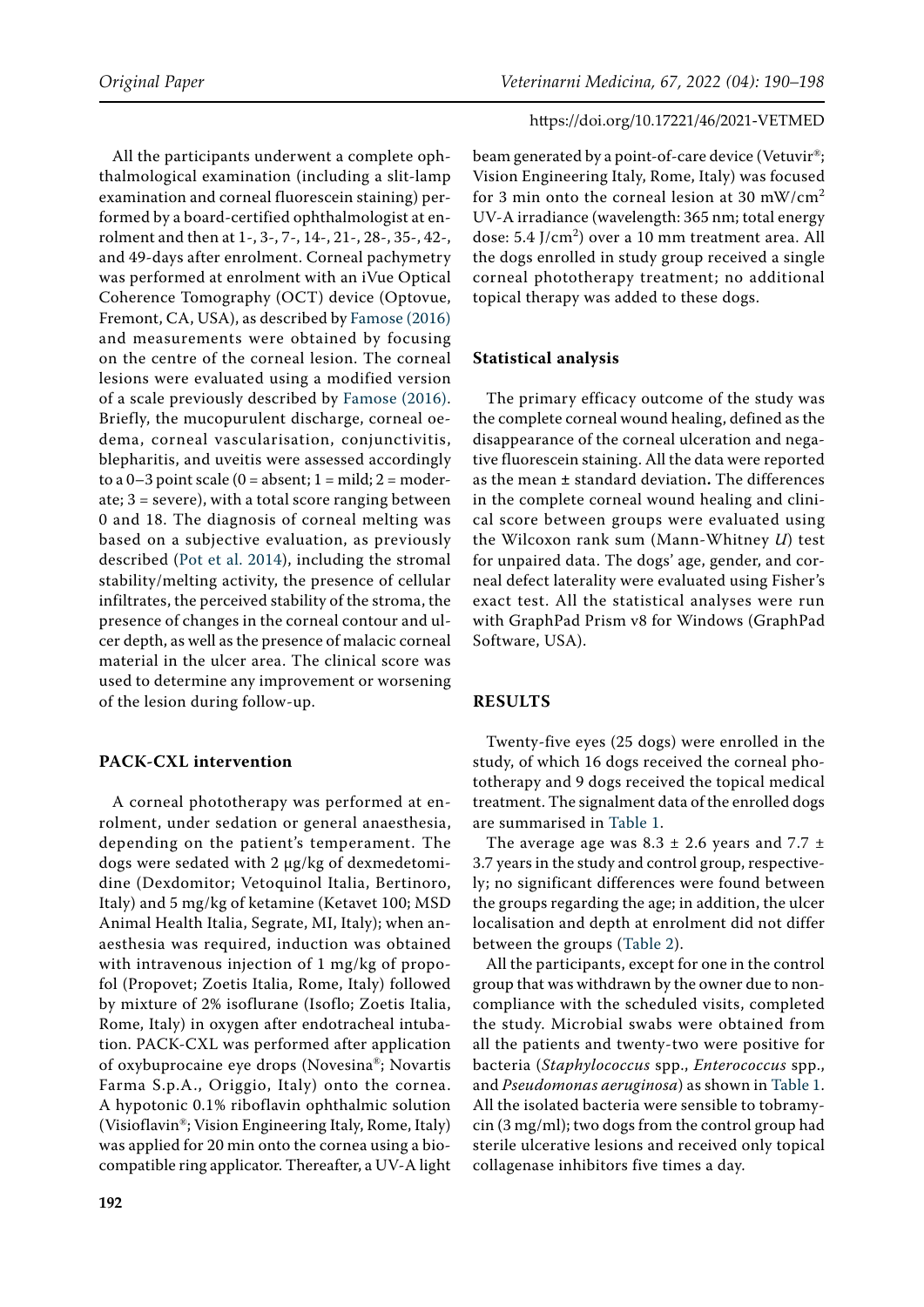<span id="page-3-0"></span>

| Table 1. Signalment of the enrolled dogs and isolated bacteria |  |  |  |  |
|----------------------------------------------------------------|--|--|--|--|
|----------------------------------------------------------------|--|--|--|--|

| Dogs treated by PACK-CXL at enrolment (study group) |                          |             |        |              |                                                         |  |  |
|-----------------------------------------------------|--------------------------|-------------|--------|--------------|---------------------------------------------------------|--|--|
| Code                                                | breed                    | age (years) | sex    | eye to treat | isolated bacteria                                       |  |  |
| S <sub>1</sub>                                      | Chihuahua                | 6           | female | right        | Enterococcus spp.                                       |  |  |
| S <sub>2</sub>                                      | Chihuahua                | 7           | male   | left         | Staphylococcus spp.                                     |  |  |
| S <sub>3</sub>                                      | French Bulldog           | 6           | female | left         | Pseudomonas aeruginosa; Staphylococcus spp.             |  |  |
| S <sub>4</sub>                                      | French Bulldog           | 7           | male   | left         | Enterococcus spp.                                       |  |  |
| S <sub>5</sub>                                      | Maltese                  | 8           | female | right        | Staphylococcus spp.; Enterococcus spp.                  |  |  |
| S <sub>6</sub>                                      | Mixed breed              | 15          | female | left         | Enterococcus spp.                                       |  |  |
| S7                                                  | Mixed breed              | 9           | female | right        | Staphylococcus spp.; Enterococcus spp.                  |  |  |
| S8                                                  | Mixed breed              | 11          | female | left         | Enterococcus spp.                                       |  |  |
| S9                                                  | Mixed breed              | 11          | female | right        | <i>Enterococcus</i> spp.                                |  |  |
| S10                                                 | Mixed breed              | 10          | female | right        | Staphylococcus spp.                                     |  |  |
| S11                                                 | Pug                      | 6           | male   | left         | Pseudomonas aeruginosa                                  |  |  |
| S <sub>12</sub>                                     | Pug                      | 7           | female | left         | Staphylococcus spp.                                     |  |  |
| S <sub>1</sub> 3                                    | Shih-Tzu                 | 9           | male   | left         | Staphylococcus spp.                                     |  |  |
| S14                                                 | Shih-Tzu                 | 4           | female | left         | Staphylococcus spp.; Enterococcus spp.                  |  |  |
| S <sub>15</sub>                                     | Shih-Tzu                 | 8           | male   | right        | negative                                                |  |  |
| S16                                                 | Shih-Tzu                 | 9           | male   | right        | Pseudomonas aeruginosa                                  |  |  |
|                                                     |                          |             |        |              | Dogs treated by topical medical therapy (control group) |  |  |
| Code                                                | breed                    | age (years) | sex    | eye to treat | isolated bacteria                                       |  |  |
| C1                                                  | Beagle                   | 9           | female | left         | Staphylococcus spp.                                     |  |  |
| C <sub>2</sub>                                      | Boxer                    | 6           | male   | right        | Staphylococcus spp.                                     |  |  |
| C <sub>3</sub>                                      | Chihuahua                | 3           | male   | right        | Pseudomonas aeruginosa                                  |  |  |
| C4                                                  | French Bulldog           | 2           | male   | right        | negative                                                |  |  |
| C <sub>5</sub>                                      | Golden Retriever         | 7           | male   | left         | <i>Enterococcus</i> spp.                                |  |  |
| C <sub>6</sub>                                      | Mixed breed              | 14          | male   | left         | negative                                                |  |  |
| C7                                                  | Mixed breed              | 9           | male   | right        | Staphylococcus spp.                                     |  |  |
| C8                                                  | Mixed breed              | 11          | female | right        | Enterococcus spp.                                       |  |  |
| C9                                                  | Mixed breed <sup>+</sup> | 8           | female | left         | Pseudomonas aeruginosa                                  |  |  |

† Withdrawn by the owner at day 14

# <span id="page-3-1"></span>Table 2. Clinical data at presentation

| Parameter                          | Dogs treated by PACK-CXL<br>(study group)                          | Dogs treated by topical medical therapy<br>(control group)          |  |
|------------------------------------|--------------------------------------------------------------------|---------------------------------------------------------------------|--|
| Number of eyes                     | 16                                                                 | 9                                                                   |  |
| Ulcer depth                        | 50% (range from 10% to 75%)                                        | 40% (range from 25% to 70%)                                         |  |
| Ulcer area                         | $20 \text{ mm}^2$ (range 7 mm <sup>2</sup> to 32 mm <sup>2</sup> ) | 18 mm <sup>2</sup> (range 6 mm <sup>2</sup> to 34 mm <sup>2</sup> ) |  |
| Stromal stability/melting activity | 14/16                                                              | 7/9                                                                 |  |
| Cellular infiltrates               | 16/16                                                              | 6/9                                                                 |  |
| Malacic corneal material           | 10/16                                                              | 3/9                                                                 |  |
| Schirmer tear test                 | $18 \pm 2$ mm                                                      | $19 \pm 2$ mm                                                       |  |
| Tonometry                          | $14 \pm 3$ mmHg                                                    | $16 \pm 2$ mmHg                                                     |  |
| Eye to treat                       | 9 left and 7 right                                                 | 4 left and 5 right                                                  |  |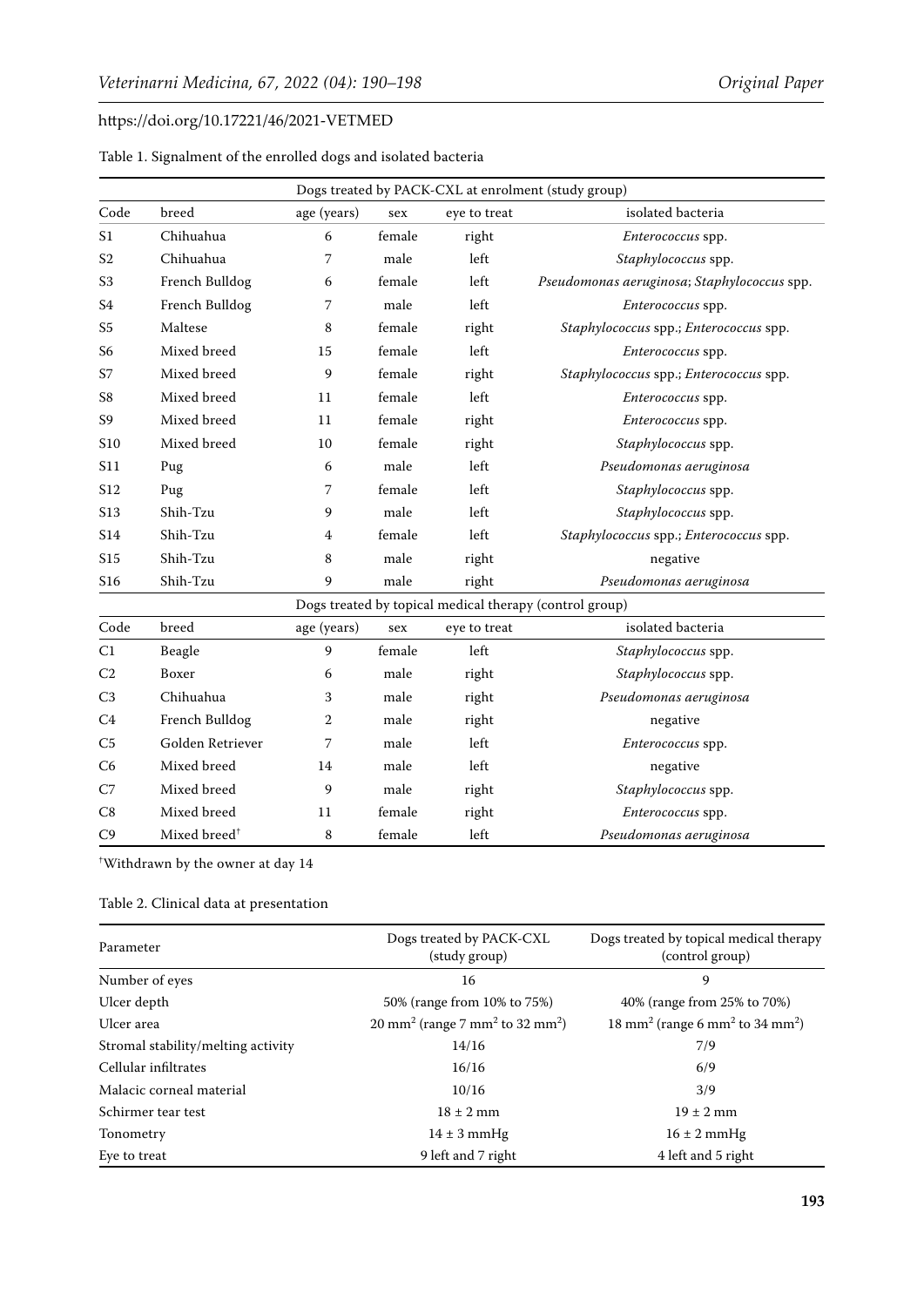<span id="page-4-0"></span>

Figure 1. (A) Photograph of the cornea of a dog before undergoing PACK-CXL. The culture and sensitivity analysis revealed the presence of multi-resistant *Staphylococcus* spp. and *Enterococcus* spp. (B) At day 21, the corneal ulcer was filled with granulation tissue and the corneal fluorescein staining was negative. The corneal tissue surrounding the lesion was clear

<span id="page-4-1"></span>

Figure 2. (A) Photograph of the cornea of a dog before PACK-CXL. The culture and sensitivity analysis revealed the presence of *Staphylococcus* spp. (B) At day 14, the corneal ulcer was filled with granulation tissue and the fluorescein staining was negative. The corneal tissue surrounding the lesion was clear

In the study group ([Figures 1](#page-4-0) and [2](#page-4-1)), all the dogs achieved complete corneal healing by  $20.5 \pm 7.8$  days  $(P < 0.01)$  with a single corneal phototherapy application; no recurrence was observed during the follow-up.

In the control group, only two out of eight dogs achieved a clinical resolution by day 10 and day 32. The mean clinical score in both groups during the first 14 days of follow-up is shown in [Table 3](#page-5-0) and [Figure 3](#page-5-1).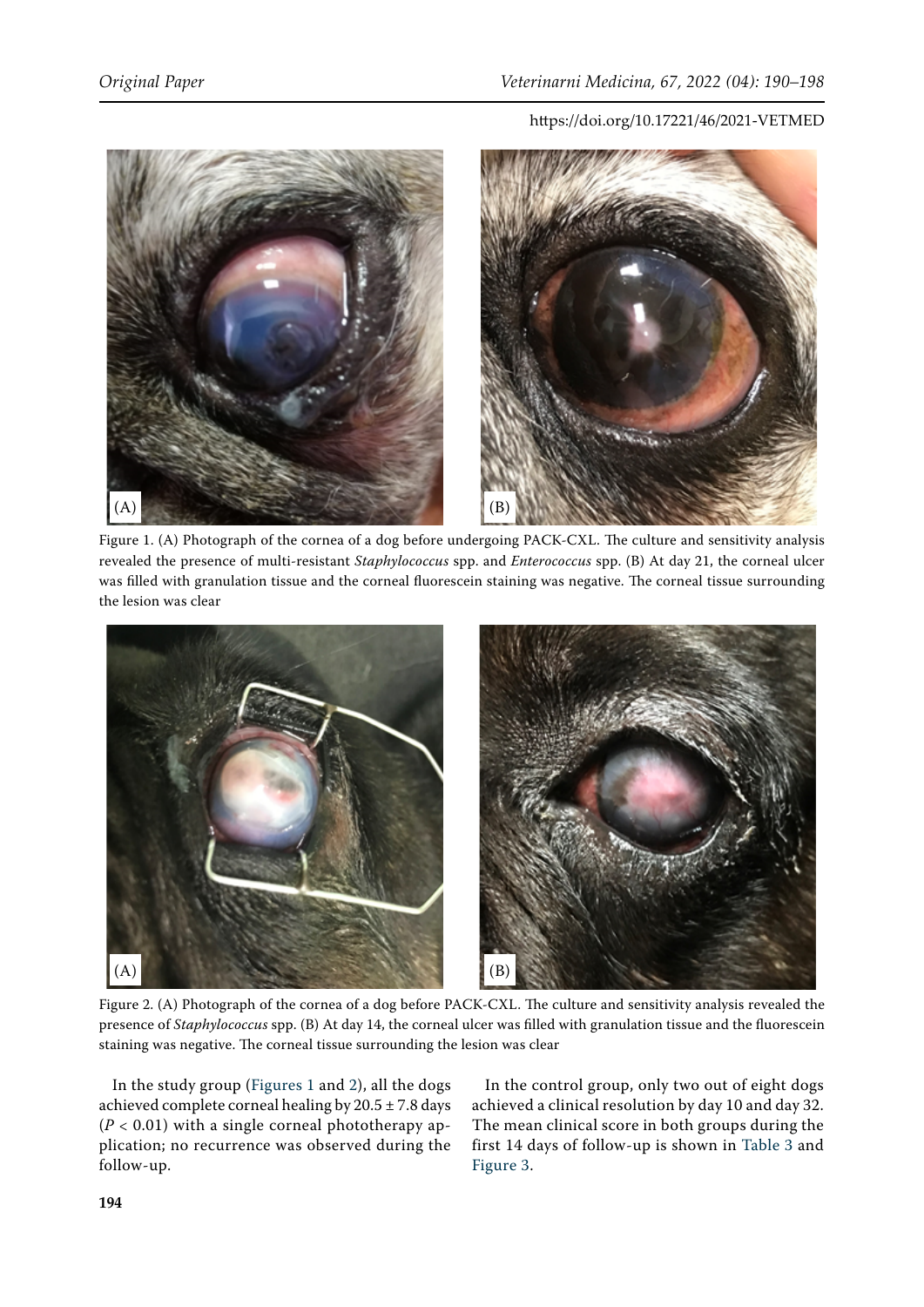| Clinical score | Dogs treated by PACK-CXL<br>(study group) | Dogs treated by topical medical therapy<br>(control group) | P-value    |
|----------------|-------------------------------------------|------------------------------------------------------------|------------|
| Enrolment      | $9.00 \pm 3.12$                           | $12.14 \pm 3.18$                                           | 0.08       |
| Day 1          | $5.25 \pm 4.68$                           | $11.86 \pm 2.85$                                           | ${}< 0.01$ |
| Day 3          | $2.13 \pm 2.75$                           | $12.29 \pm 3.04$                                           | ${}< 0.01$ |
| Day 7          | $1.50 \pm 1.77$                           | $9.71 \pm 2.06$                                            | ${}< 0.01$ |
| Day 14         | 0.00                                      | $9.57 \pm 2.57$                                            | ${}< 0.01$ |

<span id="page-5-0"></span>Table 3. Clinical score in all the enrolled dogs

<span id="page-5-1"></span>

Figure 3. Mean clinical score in the study (blue) and control (red) group in the first 14 days of the follow up Bars represent  $\pm$  SD. In the study group, the clinical score, on average, decreased by 4 times (from 9.0 to 2.1) during the first three days after treatment; no changes were reported in the control group in the same period (from 12.1 to 12.3). At day 14, the mean clinical score was 0.0 and  $9.6 \pm 2.6$ in the study and control group, respectively

At enrolment, no statistical difference was found between the study and control group ( $P = 0.08$ ). The mean clinical score significantly improved 24 h after the corneal phototherapy and at day 7, the clinical score decreased by 84% in the said group. In the control group, the mean clinical score was statistically significantly higher than the study group (*P* < 0.01) from day 1 onwards and the mean clinical score did not change in six out of eight participants.

The corneal thickness at the ulcer level ranged between 494 and 574 um at enrolment and did not differ significantly between the groups (522  $\pm$ 18  $\mu$ m and 532  $\pm$  22  $\mu$ m in the study and control group, respectively). In the study group, cellular infiltration of the cornea was found at enrolment and disappeared seven days after treatment in all the cases. The mucopurulent discharge and corneal oedema disappeared 3 to 7 days after the corneal phototherapy; corneal vascularisation was present at enrolment and disappeared between day 7 and day 30 after treatment in all the dogs. It is worth noting that the corneal phototherapy was responsible for the appearance of corneal neoangiogenesis, which resolved by itself after epithelial closure, within 3 days after treatment. No endothelial phototoxicity damage was found after the corneal phototherapy in any case.

### **DISCUSSION**

In this study, PACK-CXL has been shown to provide a successful treatment outcome for treating corneal ulcers in dogs. The standardised UV-A irradiation protocol consisting of 30 mW/cm<sup>2</sup> for 3 min (delivering a total energy dose of  $5.4$  J/cm<sup>2</sup>) after enriching the cornea with a hypotonic riboflavin solution, was effective in all the treated cases (22/22), including those previously randomised to receive the topical medical therapy (6/6).

The PACK-CXL protocol used in this study has been validated in pre-clinical studies ([Lombardo](#page-7-14) [et al. 2015;](#page-7-14) [Lombardo et al. 2016;](#page-7-23) [Lombardo and](#page-7-16) [Lombardo 2019](#page-7-16)). Experimental data have shown that it is imperative to fully enrich the corneal tissue with riboflavin before the UV-A irradiation in order to make the treatment become effective ([Lombardo et al. 2015;](#page-7-14) [Lombardo et al. 2016](#page-7-23); [Lombardo and Lombardo 2019\)](#page-7-16). In addition, the 30 mW/cm<sup>2</sup> UV-A irradiance for 3 min  $(5.4$  J/cm<sup>2</sup> energy dose) has been shown to be effective for the treatment of corneal ulcers in *ex vivo* animal models ([Perazzi et al. 2018](#page-7-15); [Perazzi et al. 2020](#page-7-17)). In addition, the PACK-CXL treatment was effective irrespective of the presence of bacteria or not.

As a limit of the present study, no validated scale was used to evaluate the corneal ulcers in the dogs and a scale developed by [Famose \(2016\)](#page-7-22) to assess the bullous keratopathy was adapted for the scope of this study. The presence of a thick cellular infiltration or corneal oedema did not interfere with the PACK-CXL treatment. In addition, the PACK-CXL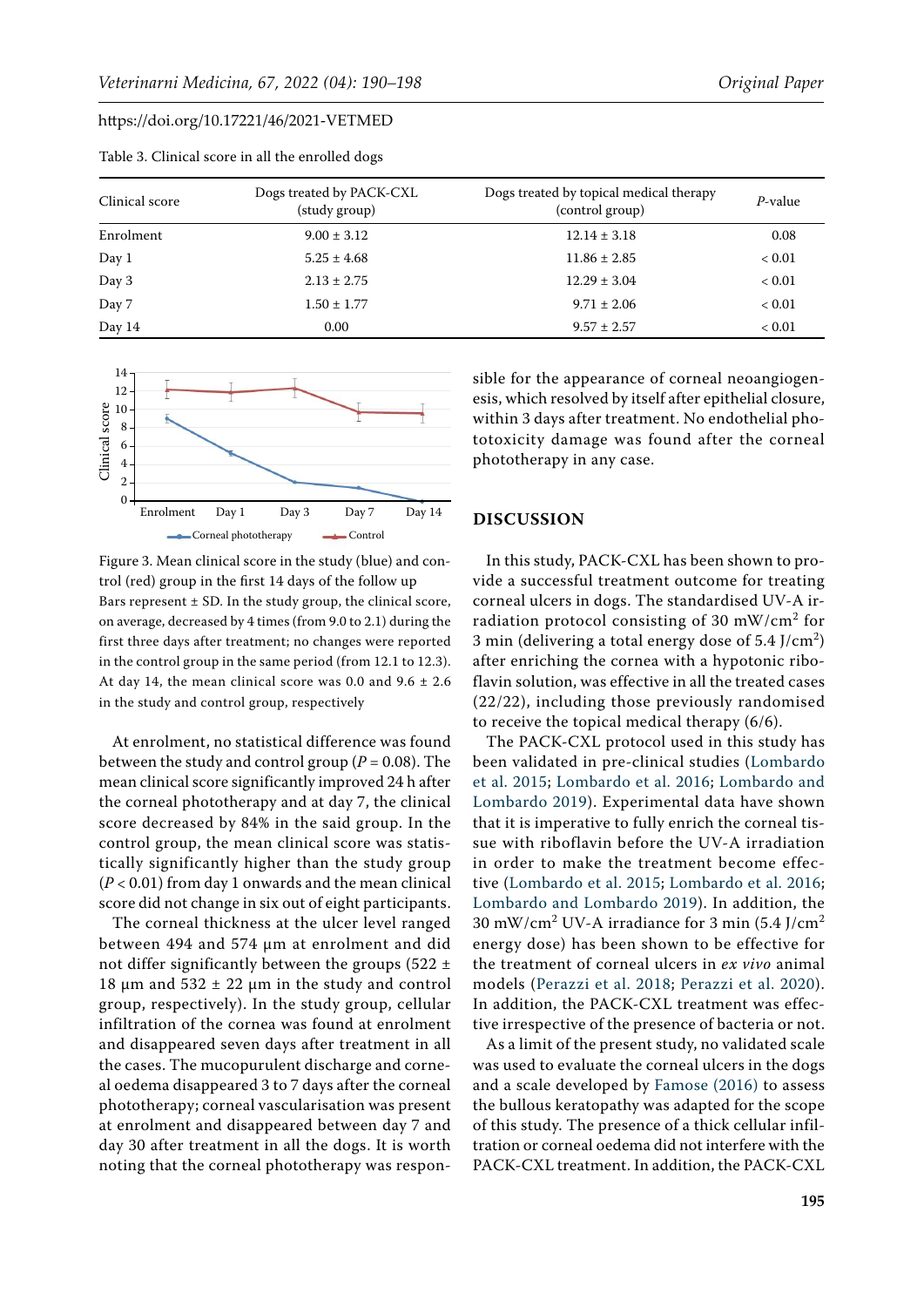treatment has also shown to stimulate corneal neoangiogenesis, accelerating and promoting wound healing that subsequently disappears once the corneal epithelium was restored. The PACK-CXL treatment did not require any additional topical or surgical therapy and no endothelial decompensation was observed during follow-up. In laboratory studies, enriching the cornea with riboflavin has been shown to be most important factor in improving the treatment efficacy and protecting the endothelium from hazardous UV-A energy levels ([Lombardo et al. 2015;](#page-7-14) [Lombardo et al. 2016](#page-7-23); [Lombardo and Lombardo 2019](#page-7-16)).

Previous studies have demonstrated the effect of riboflavin/UV-A therapy on bacterial cultures and corneal disorders both in experimental and clinical settings ([Martins et al. 2008](#page-7-19); [Kamaev et al.](#page-7-24)  [2012](#page-7-24); [Pot et al. 2015;](#page-8-9) [Famose 2016\)](#page-7-22). [Pot et al. \(2014\)](#page-8-2)  have compared the effect of a PACK-CXL therapy on melting keratitis in comparison with a medical therapy in forty-nine eyes of both dogs and cats; at enrolment, the ulcer depth was about 50% of the corneal thickness in all the cases. The riboflavin/ UV-A therapy protocol was the same that was previously used by [Spiess et al. \(2014\)](#page-8-0) and consisted of the application of 0.1% riboflavin drops onto the cornea for 30 min followed by 3 mW/cm<sup>2</sup> UV-A irradiance for 30 min (total energy dose 5.4 J/cm<sup>2</sup>). Due to similar failure rates in the control and PACK-CXL therapy groups, the authors concluded that such a therapy may be considered as an adjunctive therapy for melting keratitis. In the present study, the corneal ulcers at enrolment had a similar clinical presentation as those in [Pot et al.](#page-8-2)  [\(2014\) i](#page-8-2)n terms of the ulcer depth and size, stromal stability and melting activity. [Famose \(2016](#page-7-22)) have also used a high-irradiance riboflavin/UV-A therapy protocol to treat corneal ulcers in eight dogs; the protocol included the application of a dextran enriched riboflavin solution for 30 min followed by UV-A irradiation at 30 mW/cm<sup>2</sup> for 3 min (total energy dose 5.4 J/cm<sup>2</sup>), as previously used for treatment of bullous keratopathy by the same authors ([Famose et al. 2014b\)](#page-7-25). The authors achieved complete corneal healing in all the cases by 15 days.

The results of the present study are in good ageeement with previous studies regarding the effect of a PACK-CXL treatment to inactivate ocular surface pathogens and confirmed the ability of a high UV-A irradiance corneal phototherapy protocol to halt the progression of melting and

to promote corneal stabilisation and wound healing ([Hellander-Edman et al. 2013;](#page-7-20) [Pot et al. 2014](#page-8-2); [Spiess et al. 2014](#page-8-0); [Famose 2015](#page-7-7); [Pot et al. 2015](#page-8-9)).

Further clinical studies are needed in order to confirm the efficacy of the PACK-CXL treatment in treating corneal ulcers in dogs and establish whether it may represent a valid stand-alone option for the management of these severe conditions ([Pot et al. 2014](#page-8-2); [Famose 2015](#page-7-7); [Pot et al. 2015](#page-8-9)).

Riboflavin/UV-A corneal phototherapy may represent a valid stand-alone therapy for corneal ulcers in veterinary medicine and can be considered as an alternative to the current medical options. PACK-CXL treatments promote the appropriate use of antimicrobials and relieve owners of the frequent administration of topical or systemic therapies.

#### **Acknowledgement**

The authors thank Vision Engineering Italy srl for providing the medical devices used in this work. They also thank Domenico Arigo, Roberto Caruso, Giuseppe Lupo, and Giuseppe Spinella (Consiglio Nazionale delle Ricerche, Istituto per i Processi Chimico Fisici, Messina, Italy) for their technical support on the medical devices used in the present work.

#### **Conflict of interest**

Giuseppe Lombardo and Marco Lombardo are co-founders and shareholders of Vision Engineering Italy srl.

#### **REFERENCES**

- <span id="page-6-0"></span>Brejchova K, Liskova P, Cejkova J, Jirsova K. Role of matrix metalloproteinases in recurrent corneal melting. Exp Eye Res. 2010 May;90(5):583-90.
- <span id="page-6-3"></span>De Briyne N, Atkinson J, Pokludova L, Borriello SP. Antibiotics used most commonly to treat animals in Europe. Vet Rec. 2014 Oct 4;175(13):325.
- <span id="page-6-1"></span>Brooks DE, Ollivier FJ. Matrix metalloproteinase inhibition in corneal ulceration. Vet Clin North Am Small Anim Pract. 2004 May;34(3):611-22.
- <span id="page-6-2"></span>Cain CL. Antimicrobial resistance in staphylococci in small animals. Vet Clin North Am Small Anim Pract. 2013 Jan; 43(1):19-40.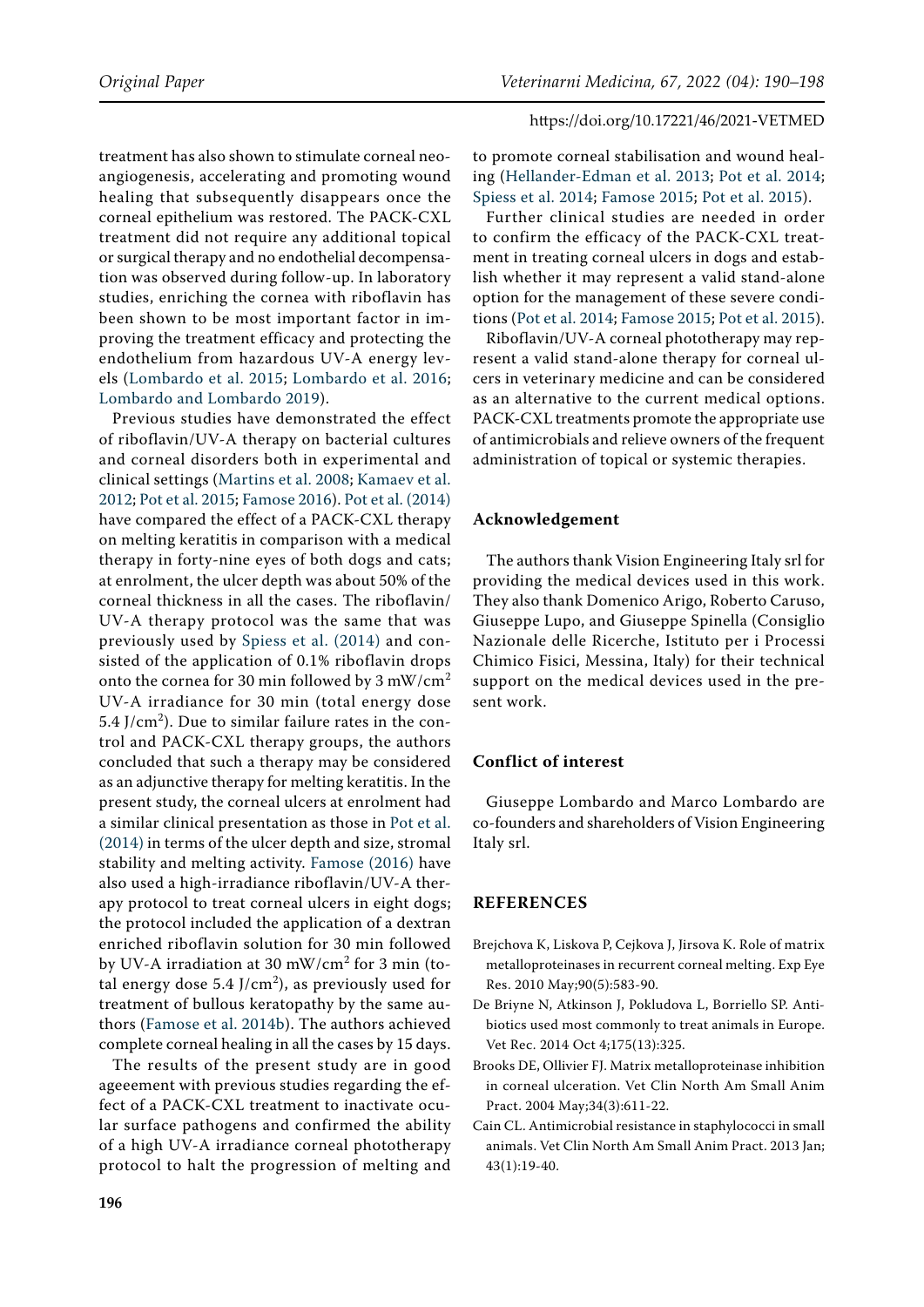- <span id="page-7-21"></span>Famose F. Assessment of the use of spectral domain optical coherence tomography (SD-OCT) for evaluation of the healthy and pathological cornea in dogs and cats. Vet Ophthalmol. 2014a Jan;17(1):12-22.
- <span id="page-7-25"></span>Famose F. Evaluation of accelerated collagen cross-linking for the treatment of melting keratitis in eight dogs. Vet Ophthalmol. 2014b Sep;17(5):358-67.
- <span id="page-7-7"></span>Famose F. Evaluation of accelerated collagen cross-linking for the treatment of melting keratitis in ten cats. Vet Ophthalmol. 2015 Mar;18(2):95-104.
- <span id="page-7-22"></span>Famose F. Evaluation of accelerated corneal collagen crosslinking for the treatment of bullous keratopathy in eight dogs (10 eyes). Vet Ophthalmol. 2016 May;19(3):250-5.
- <span id="page-7-5"></span>Fini ME, Cook JR, Mohan R. Proteolytic mechanisms in corneal ulceration and repair. Arch Dermatol Res. 1998 Jul; 290(Suppl):S12-23.
- <span id="page-7-9"></span>Gallhoefer NS, Spiess BM, Guscetti F, Hilbe M, Hartnack S, Hafezi F, Pot SA. Penetration depth of corneal cross-linking with riboflavin and UV-A (CXL) in horses and rabbits. Vet Ophthalmol. 2016 Jul;19(4):275-84.
- <span id="page-7-11"></span>Goulle F. Use of porcine small intestinal submucosa for corneal reconstruction in dogs and cats: 106 cases. J Small Anim Pract. 2012 Jan;53(1):34-43.
- <span id="page-7-13"></span>Hayes S, Kamma-Lorger CS, Boote C, Young RD, Quantock AJ, Rost A, Khatib Y, Harris J, Yagi N, Terrill N, Meek KM. The effect of riboflavin/UVA collagen cross-linking therapy on the structure and hydrodynamic behaviour of the ungulate and rabbit corneal stroma. PLoS One. 2013;8(1):e52860.
- <span id="page-7-20"></span>Hellander-Edman A, Makdoumi K, Mortensen J, Ekesten B. Corneal cross-linking in 9 horses with ulcerative keratitis. BMC Vet Res. 2013 Jun 26;9:128.
- <span id="page-7-10"></span>Hollingsworth SR. Corneal surgical techniques. Clin Tech Small Anim Pract. 2003 Aug;18(3):161-7.
- <span id="page-7-8"></span>Ion L, Ionascu I, Birtoiu A. Melting keratitis in dogs and cats. Agric Agric Sci Procedia. 2015;6:342-9.
- <span id="page-7-24"></span>Kamaev P, Friedman MD, Sherr E, Muller D. Photochemical kinetics of corneal cross-linking with riboflavin. Invest Ophthalmol Vis Sci. 2012 Apr 30;53(4):2360-7.
- <span id="page-7-3"></span>Kim J, Ji DB, Takiyama N, Bae J, Kim MS. Corneal collagen cross-linking following superficial keratectomy as treatment for corneal endothelial cell dystrophy in dogs: Preliminary clinical study. Vet Ophthalmol. 2019 Jul;22(4): 440-7.
- <span id="page-7-18"></span>Kumar V, Lockerbie O, Keil SD, Ruane PH, Platz MS, Martin CB, Ravanat JL, Cadet J, Goodrich RP. Riboflavin and UV-light based pathogen reduction: Extent and consequence of DNA damage at the molecular level. Photochem Photobiol. 2004 Jul-Aug;80:15-21.
- <span id="page-7-2"></span>Ledbetter EC, Dubovi EJ, Kim SG, Maggs DJ, Bicalho RC. Experimental primary ocular canine herpesvirus-1 infec-

tion in adult dogs. Am J Vet Res. 2009 Apr;70(4):513-21. Erratum in: Am J Vet Res. 2009 Jun;70(6):740.

- <span id="page-7-16"></span>Lombardo M, Lombardo G. Noninvasive real-time assessment of riboflavin consumption in standard and accelerated corneal crosslinking. J Cataract Refract Surg. 2019 Jan;45(1):80-6.
- <span id="page-7-14"></span>Lombardo M, Pucci G, Barberi R, Lombardo G. Interaction of ultraviolet light with the cornea: Clinical implications for corneal crosslinking. J Cataract Refract Surg. 2015 Feb;41(2):446-59.
- <span id="page-7-23"></span>Lombardo G, Micali NL, Villari V, Serrao S, Lombardo M. All-optical method to assess stromal concentration of riboflavin in conventional and accelerated UV-A irradiation of the human cornea. Invest Ophthalmol Vis Sci. 2016 Feb;57(2):476-83.
- <span id="page-7-12"></span>Marchegiani A, Magagnini M, Cerquetella M, Troiano P, Franchini I, Franchini A, Scapagnini G, Spaterna A. Preoperative topical liposomal ozone dispersion to reduce bacterial colonization in conjunctival sac and periocular skin: Preliminary study in dogs. Exp Eye Res. 2019 Dec; 189:107848.
- <span id="page-7-19"></span>Martins SA, Combs JC, Noguera G, Camacho W, Wittmann P, Walther R, Cano M, Dick J, Behrens A. Antimicrobial efficacy of riboflavin/UVA combination (365 nm) in vitro for bacterial and fungal isolates: A potential new treatment for infectious keratitis. Invest Ophthalmol Vis Sci. 2008 Aug;49(8):3402-8.
- <span id="page-7-0"></span>Murphy JM, Lavach JD, Severin GA. Survey of conjunctival flora in dogs with clinical signs of external eye disease. J Am Vet Med Assoc. 1978 Jan 1;172(1):66-8.
- <span id="page-7-1"></span>Ollivier FJ. Bacterial corneal diseases in dogs and cats. Clin Tech Small Anim Pract. 2003 Aug;18(3):193-8.
- <span id="page-7-4"></span>Ollivier FJ, Brooks DE, Kallberg ME, Komaromy AM, Lassaline ME, Andrew SE, Gelatt KN, Stevens GR, Blalock TD, van Setten GB, Schultz GS. Evaluation of various compounds to inhibit activity of matrix metalloproteinases in the tear film of horses with ulcerative keratitis. Am J Vet Res. 2003 Sep;64(9):1081-7.
- <span id="page-7-6"></span>Ollivier FJ, Gilger BC, Barrie KP, Kallberg ME, Plummer CE, O'Reilly S, Gelatt KN, Brooks DE. Proteinases of the cornea and preocular tear film. Vet Ophthalmol. 2007 Jul-Aug;10(4):199-206.
- <span id="page-7-15"></span>Perazzi A, Peruffo A, Gomiero C, Contin R, Corain L, Grisan E, Lombardo M, Lombardo G, Salvalaio G, Patruno M, Iacopetti I, Martinello T. Assessment of uv-a/riboflavin corneal cross-linking efficacy for the treatment of experimentally induced. International CXL experts meeting, Switzerland; 2018. p. 2014-5.
- <span id="page-7-17"></span>Perazzi A, Gomiero C, Corain L, Iacopetti I, Grisan E, Lombardo M, Lombardo G, Salvalaio G, Contin R, Patruno M, Martinello T, Peruffo A. An assay system to evaluate ri-